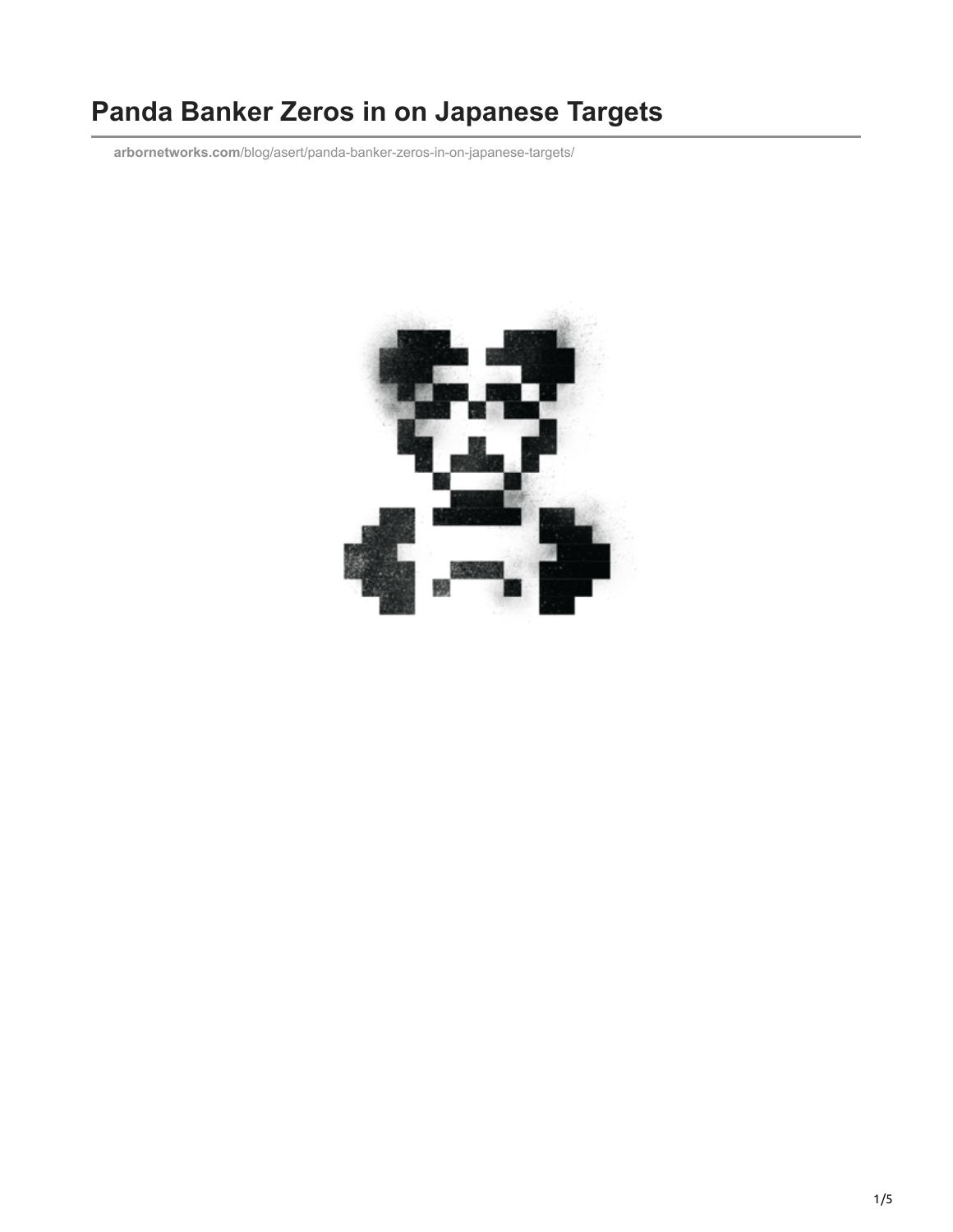

## **Key Findings**

**Panda Banker** 

- A threat actor using the well-known banking malware Panda Banker (a.k.a Zeus Panda, PandaBot) has started targeting financial institutions in Japan.
- Based on our data and analysis this is the first time that we have seen Panda Banker injects targeting Japanese organizations.
- It is likely a new campaign or actor started using Panda Banker since in addition to the previously unseen Japanese targeting, Arbor has not seen any indicator of compromise (IOC) overlaps with previous Panda Banker campaigns.
- The sample used in this campaign was the first sample we observed in the wild to use the newest version of Panda Banker, version 2.6.6.

## **Overview**

Panda Banker is based on the Zeus malware family. One of its main functions is stealing user credentials, account numbers, and ultimately money from financial institutions. It does this by using a technique known as "[man in the browser](https://attack.mitre.org/wiki/Technique/T1185)" along with "webinjects" that specify what websites to target and how. This banking malware was first seen in the wild in the beginning of 2016 (version 2.1.x) and has had consistent, incremental development since then. While some details have changed, our "[Who Let the Pandas Out? Zeus, Zeus, Zeus, Zeus](https://www.arbornetworks.com/blog/asert/let-pandas-zeus-zeus-zeus-zeus/)" blog post is still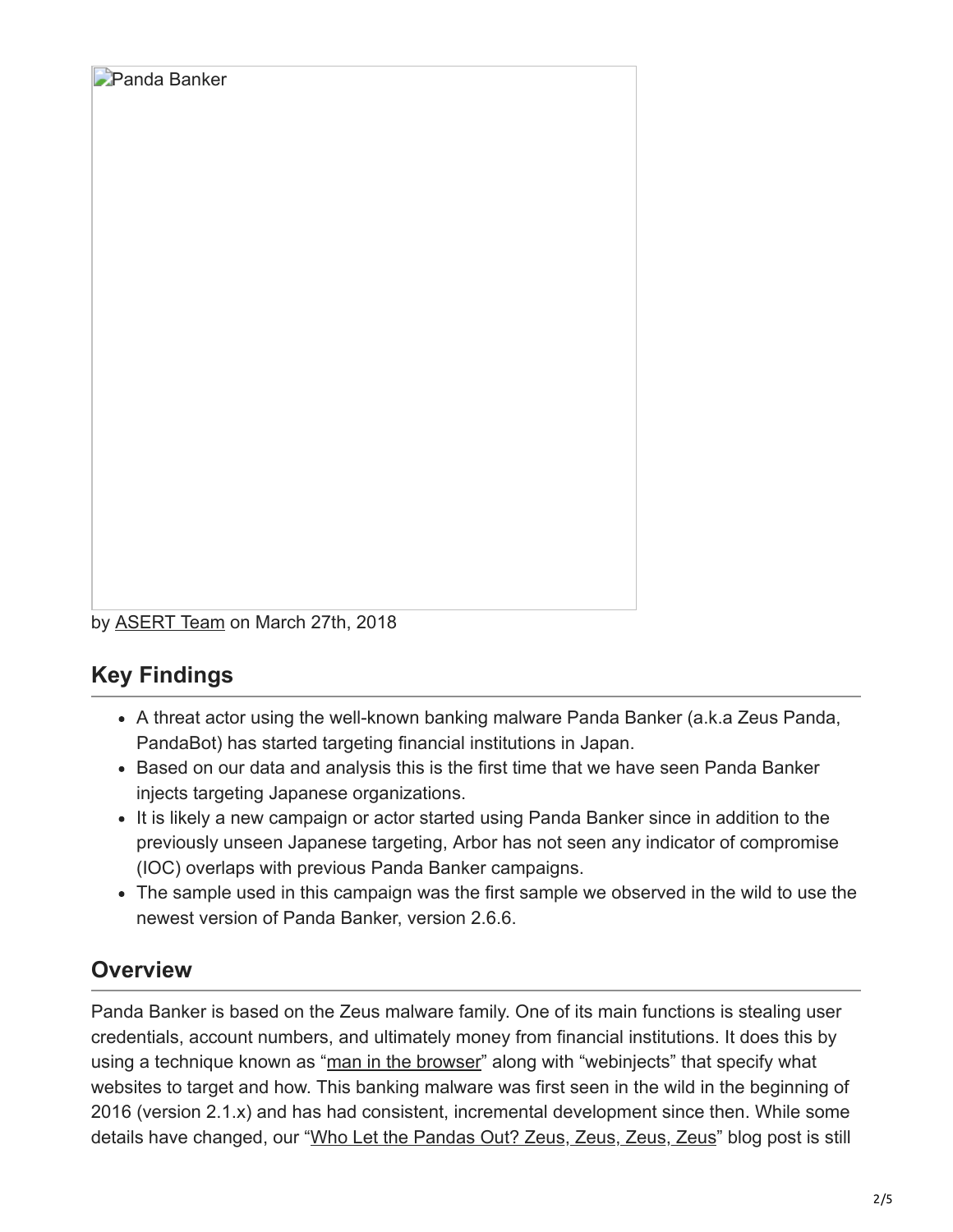a good introduction to the technical details of the malware. Panda Banker is sold as a kit on underground forums so there are multiple users of the malware. Cybercrime threat actors tend to focus their campaigns on particular countries—usually dependent on their ability to convert stolen credentials and account details from those locations into real money. Over the years we've seen Panda Banker campaigns focus on financial institutions in: Italy, Canada, Australia, Germany, United States, United Kingdom, and now Japan.

#### **Campaign Analysis**

A new version of Panda Banker, version 2.6.6, was observed being distributed in the wild on March 26th:

**SHA256:** 8db8f6266f6ad9546b2b5386a835baa0cbf5ea5f699f2eb6285ddf401b76ccb7

**Compilation date:** 2018-03-26 09:54:57 While we didn't see any significant changes to the malware itself (possibly just a "bug fix" release), the campaign using this sample stood out for two reasons:

- 1. No IOC overlap with any previous Panda Banker campaigns that we've seen.
- 2. Webinjects targeting Japan, a country we haven't seen targeted by Panda Banker before.

*Command & Control (C2)* The C2 servers configured for this sample are listed below:

- https://hillaryzell[.]xyz/1wekenauhivwauvaxquor.dat
- https://buscamapa1[.]top/2yrfuupcovylaawubitvy.dat
- https://buscamapa2[.]top/3toaxkatoindyepidikuv.dat
- https://buscamapa3[.]top/4heequktuepahvoyfofit.dat
- https://buscamapa4[.]top/5ufyfegtuobekpykobeul.dat
- https://buscamapa5[.]top/6lubanuoxapywinlaokow.dat

At the time of research, only hillaryzell[.]xyz was operational and it was registered to a "Petrov Vadim" using an email address of ["yalapinziw@mail.ru](http://10.10.0.46/mailto:yalapinziw@mail.ru)". *Campaign Name* The threat actor named this campaign "ank". *Webinjects* At the time of research, the C2 server returned 27 webinjects that can be broken down into the following categories:

- 17 Japanese banking web sites mostly focusing on credit cards
- 1 US based web email site
- 1 US based video search engine
- 4 US based search engines
- 1 US based online shopping site
- 2 US based social media sites
- 1 US based adult content hub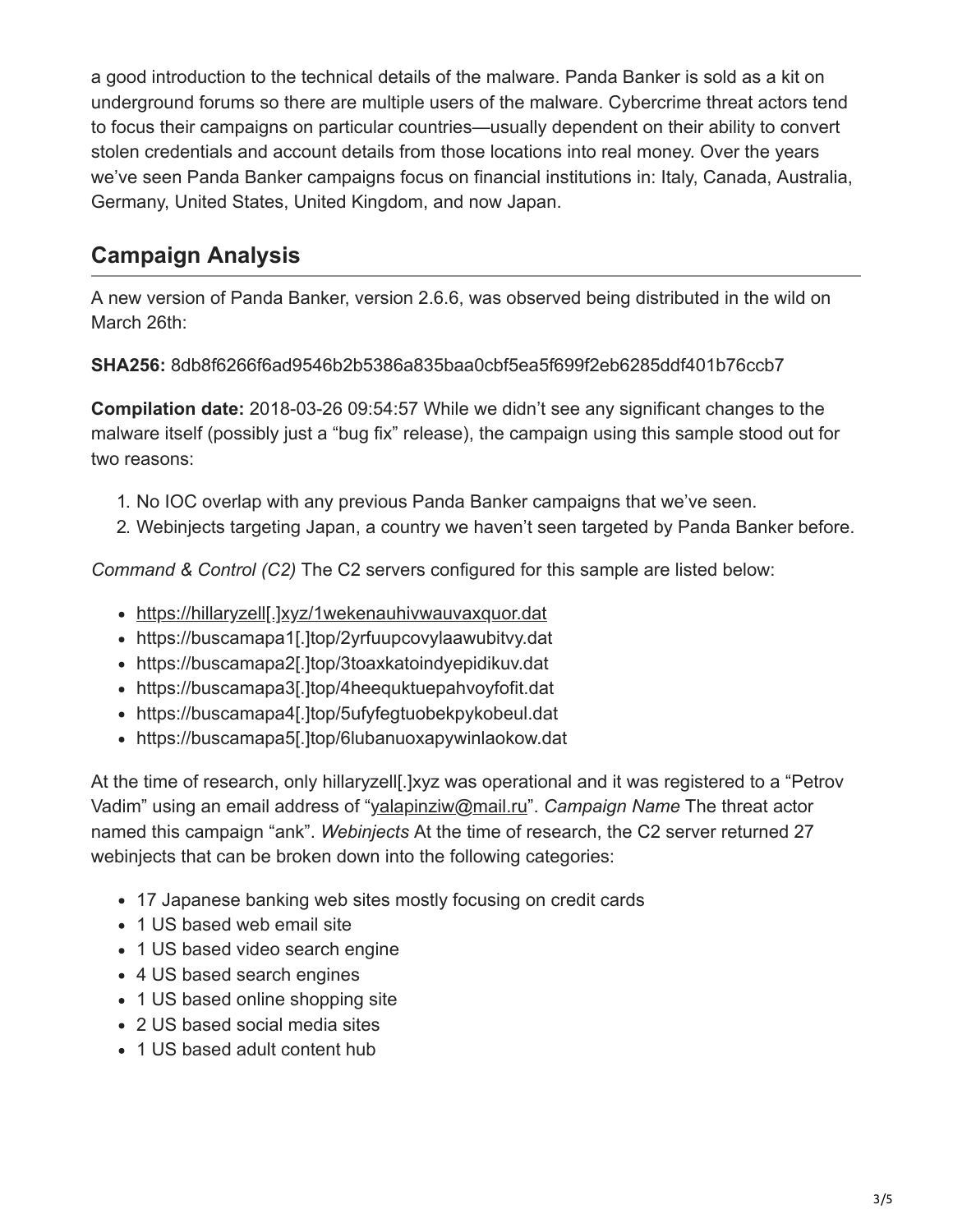An example, redacted webinject for this campaign looks like the following: [caption id="attachment\_9530" align="aligncenter" width="700"]

 $\rightarrow$ 

Example webinject targeting Japan.[/caption] The webinjects in this campaign make use of a "grabber" / automated transfer system (ATS) system known as ["Full Info Grabber](http://www.xylibox.com/2014/05/atsengine.html)" to capture credentials and account information. As can be seen in figures above, the threat actor is using a path of "jpccgrab" possibly meaning "Japanese credit card grabber". Given the targeting, this name makes some sense. *Distribution (update March 28, 2018)* Security researcher kafeine has [released](https://twitter.com/kafeine/status/978900624204025857) more details on how this threat is being distributed in the wild: a malicious advertisement (malvertising) is redirecting victims to a RIG exploit kit which is distributing the Panda Banker malware.

#### **Conclusion**